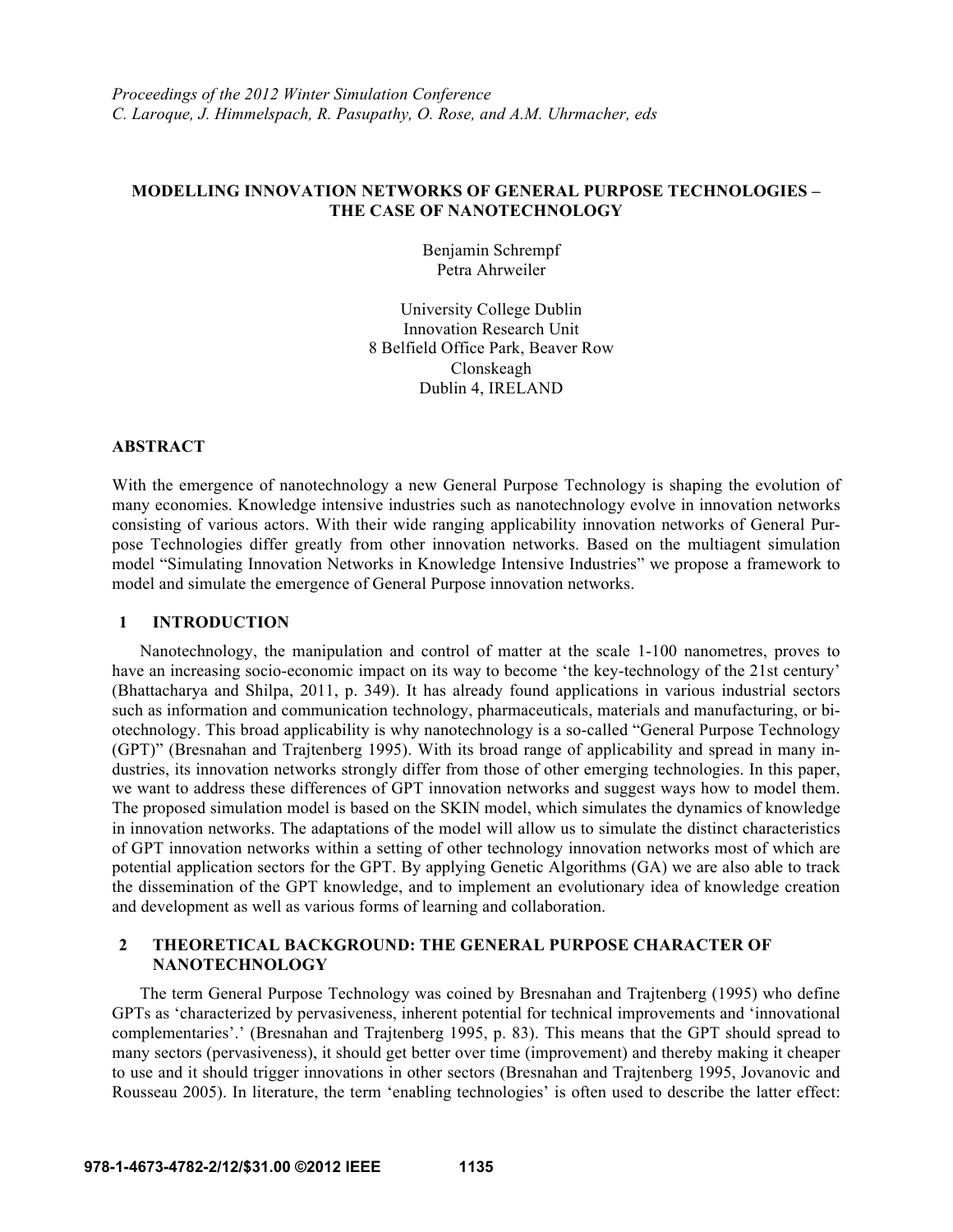combined with others technologies in the application sectors (AS), the emergence of GPTs can lead to new innovations as it triggers the development of complementary technologies (Bresnahan 2010).

Undisputed examples for GPTs can be found in Computers (Bresnahan and Trajtenberg 1995) and the steam engine (Lipsey, Carlaw, and Bekar 2005) besides others. However, there is discussion about which technology can be considered as being a GPT, for instance some authors include the laser or biotechnology (Lipsey, Bekar, and Carlaw 1998). With nanotechnology one of the most recent examples of a GPT is said to be unfolding currently. Nanotechnology is widely regarded as a GPT, as it shows pervasiveness, inherent potential for technical improvements and innovational complementaries (cf. Youtie, Iacopetta, and Graham 2007). As the particularities of GPTs not only show in their innovation networks but also in several stylised facts, these facts on the evolution of nanotechnology will also be incorporated in the model.

### **3 GENERAL PURPOSE TECHNOLOGIES IN INNOVATION NETWORKS**

The evolution of innovation networks of knowledge intensive sectors has been studied extensively over the last years, focusing for example on biotechnology (Pyka and Saviotti 2002) or nanotechnology (Ludeña et al. 2008), often restricted to a certain region or country. Innovation networks consist of various heterogeneous actors, such as universities, research institutions, small and large companies, governmental institutions, intermediaries and funding institutions. Collaboration allows the agents to share resources and exchange knowledge. By recombining their knowledge innovations emerge from which the network members can profit. Within the literature studying innovation networks, how these links become established and how the actors collaborate is of special interest. From answering these questions one can understand how the knowledge disseminates within the network, how the knowledge is recombined combined, how do actors learn from each other, i.e. how does new knowledge emerge and lead to new innovations.

There are some issues where the evolution of 'standard' knowledge intensive sectors differ from the evolution of GPTs. First, GPTs are technologies, which are on the one hand evolving themselves by innovation, but on the other hand are triggering innovation in multiple other sectors. Developments in the GPT are not restricted to the GPT sector, but can effect various other sectors in which the GPT is already applied, or can be applied in future because of the new developments taking place. However, this also includes feedback effects. With the number of application raising, returns on innovation in the GPT also increases, making R&D even more lucrative (Bresnahan and Trajtenberg 1995). Second, as the GPT is widely dispersed across sectors, the application of policy measures to influence its development in a certain way becomes very complicated, if not impossible. This might be especially true for nanotechnology related to concerns about consumer safety (Meyer 2007) – a policy measure introduced to improve consumer safety concerning nanotechnology applications in the food sector may prove to be counterproductive for nanotechnology enabled electronic devices. It is the widespread use of the GPT which makes a one size fits all policy inappropriate (Genet, Errabi, and Gauthier 2012). Third GPTs are said to play a major role in economic growth. By incorporating GPTs in economic models it is not only possible to explain growth endogenously but also to generate an integrated model of growth and business cycles (Bresnahan and Trajtenberg 1995). This underlines not only the qualitative differences of GPTs compared to non-GPTs but also the quantitative aspects. Summing up, it is the feedback effects, the lack of a one-sizefits-all R&D policy as well their high economic impact which make GPTs a field of study for its own.

But how are these aspects reflected in the evolution of the respective GPT innovation networks? Due to their wide applicability, GPTs may show a significantly higher degree of interdisciplinarity, leading to more intense or even new connections between existing fields of knowledge. For the case of nanotechnology its interdisciplinary nature is widely accepted, i.e. nanotechnology research draws its knowledge from a wide range of disciplines (Porter and Youtie 2009) as it can for instance be applied in different sectors such as biotechnology and ICT. The connections across sectors not only reflect the interdisciplinary nature but may also provide the pathways for repeated collaboration, which in turn may lead to innovation. However, these links are also bridges allowing knowledge inherent in one sector more easily spreading to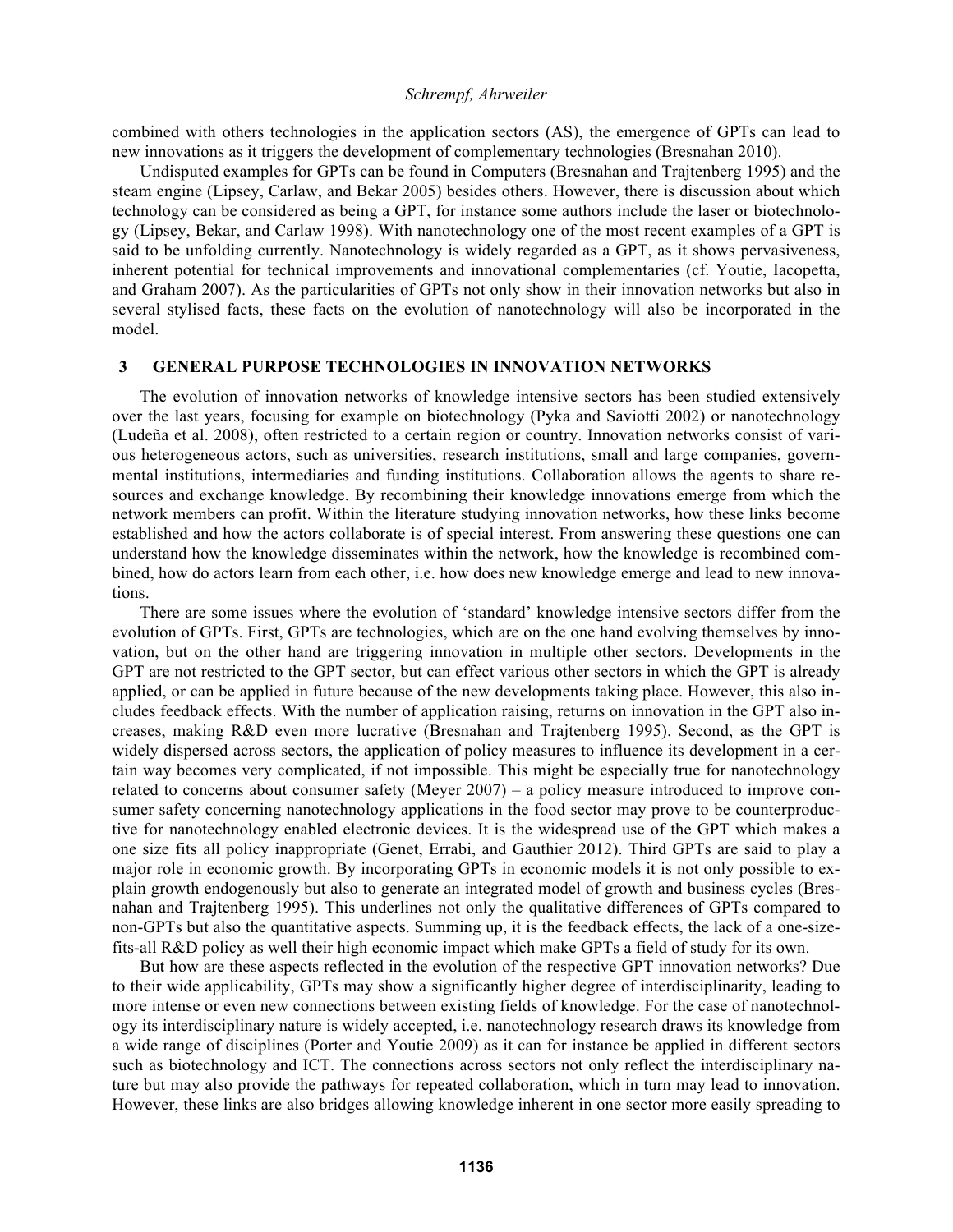another sectors. The innovation network of a GPT therefore can considered to be a network connecting other, already existing or evolving innovation networks. These networks in turn are affected by the GPT but still have their characteristics. For instance, Genet et al. (2012) state, that the knowledge transfer between large firms and research institutes seems to play a bigger role in nano-electronics than in nanobiotechnology, where small and medium sized companies hold more central positions. Thus, nanotechnology innovation networks may not only have their own characteristics and evolution trajectories, they also connect networks with different structures, thereby influencing their evolution and getting influenced by these. More general, GPT innovation networks can be considered to have significantly different characteristics from 'standard' technology innovation networks.

# **4 THE GPT SKIN MODEL**

## **4.1 GPT innovation networks in SKIN**

In the SKIN model (Simulating Knowledge dynamics in Innovation Networks; for more detail see (Ahrweiler, Pyka, and Gilbert 2004) heterogeneous agents optimise their innovation performance by improving its knowledge base under a constantly changing environment. Important aspects of innovation such as uncertainty, path-dependence, evolution of knowledge and learning, both by individual research as well as learning from partners, are already incorporated in the model. With the ability to simulate the emergence and evolution of innovation networks, the SKIN model also simulates an important artefact of innovation in knowledge intensive industries such as ICT or biotech. In these industries, networks are formed in order to create new knowledge by combining different technological and economic capabilities (Pyka 2002). However, the structure and evolution of general purpose technologies show some distinctive characteristics which a GPT SKIN has to be capable of reproducing.

Besides innovation networks representing the application sectors of the GPT, also GPT networks have to be incorporated in the model. Based on the wide-ranging applicability, GPT on the one hand should form a GPT innovation network, representing the idea of the GPT as a technology, which is also evolving by R&D on the GPT knowledge. Within nanotechnology, this could be found in the evolution of nanotechnology instrumentation. On the other hand, the GPT network has to show ties of various strengths to all its application sector networks. This is representing the combination of GPT knowledge with complementary knowledge being located in the application sector innovation network. Thus, one should be able to identify different sub-networks (application sectors) as well as a GPT network connecting the sub-networks.

By connecting various innovation networks, the GPT network also has a bridging function, allowing knowledge available in one application sector network to spread easily via the GPT network to other application networks. In the case of nanotechnology this phenomenon can be found in the empirical fact of nanotechnology companies applying their knowledge in various sectors (Meyer 2007). Due to their widespread applicability, agents having capabilities in the general purpose technology should be found within a broad range of application technology innovation networks.

The innovation triggering effect of a GPT and thus its important role for economic growth may also be reflected in the evolution of innovation networks. Prior to the applicability of the GPT within an application sector network, the respective network might show an evolution according to life-cycle theory with decreasing innovative activity in later stages of the life cycle, which could be reflected in a decomposition of the innovation network. At this stage, the network disintegrates because it has served its purpose and advantages in production costs become more important than the access to new knowledge (Schön and Pyka 2012). By applying GPT knowledge in this sector, new technological possibilities become viable, thus innovation activities will be revived and networks structures regain importance. Thus, the dissemination of GPT knowledge throughout various application sectors will not only trigger new innovations but should also be reflected in a reconfiguration of the application sectors innovation network.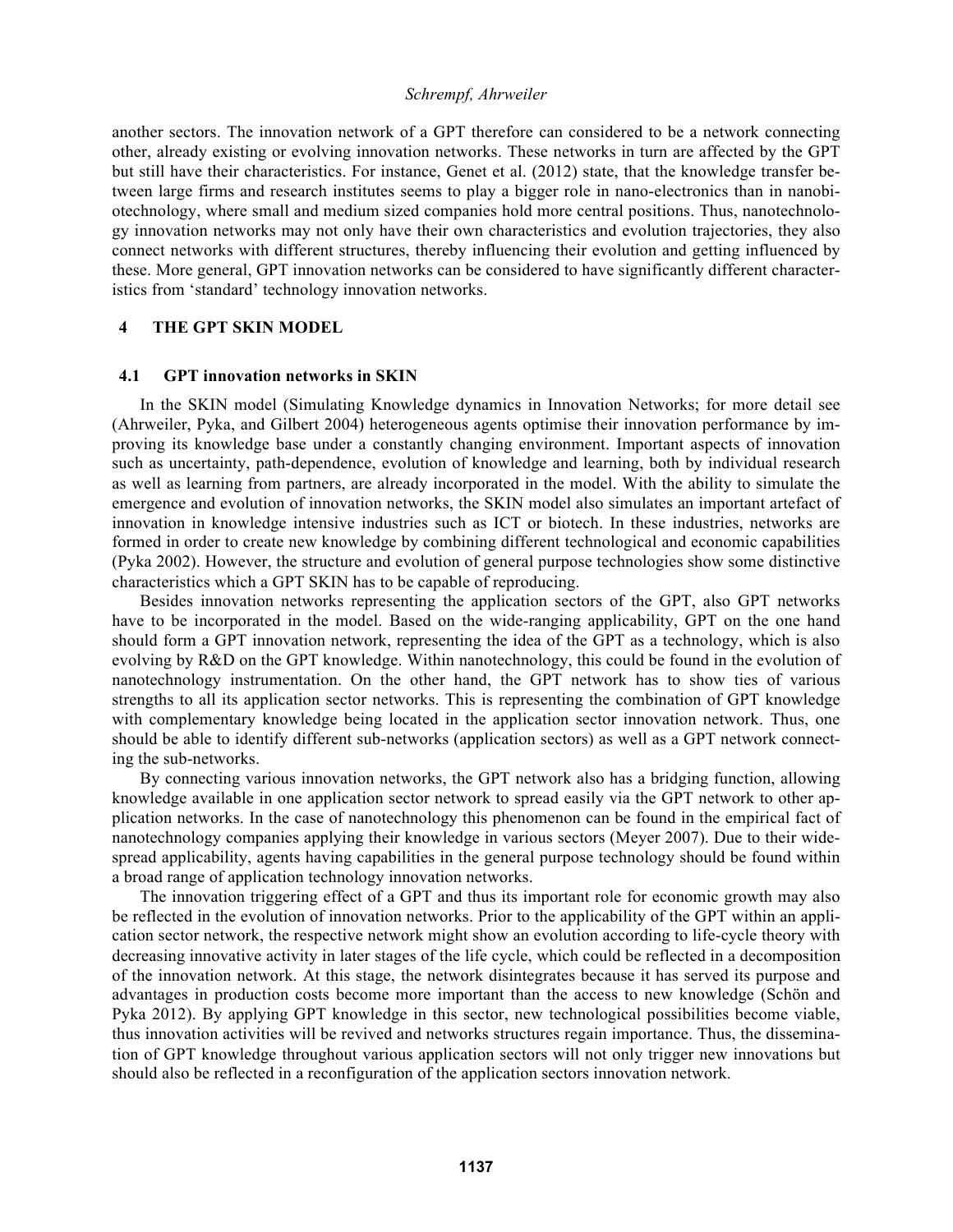#### **4.2 Building Blocks of the General Purpose SKIN**

To adapt the basic SKIN model in order to simulate the evolution of GPTs, it is necessary to change various building blocks already existing in the model.

In order to reflect the fact that there are application sectors where the GPT is applied an a GPT sector in which the GPT is developed, a subset of agents of several types will be created of which a few will be mentioned. The model will contain small and medium sized companies (SMEs) active in the application sectors and in the GPT sector. GPT SMEs however differ in the fact that they cannot sell to end-users and they are able to collaborate with more divers than other SMEs. Agents providing research infrastructure (RI) are important in nanotechnology and are thus included in the simulation. The participation of a RI in a network might for example increase the probability of success of the network's products. Also, RIs will have only a very restricted knowledge base, which is however unique and combined with a large capital stock.

With the learning and collaboration procedures another important building block of the SKIN will be adapted in order to capture the distinct characteristics of GPT innovation networks. There are several ways forms of learning implemented in the model: incremental and radical learning, adaptation to the needs of users, and leaning from other agents by co-operation and networking. Based on Argyris and Schön (1996), learning procedures implemented in the model can be categorized into single-loop and double loop learning. The first category includes learning by doing/using (agents use their knowledge and thereby increase their experience), learning by feedback (successful products generate revenue and are thus produced and kept in production), incremental learning (when market feedback is not satisfactory agents change their capabilities incrementally by research) and radical learning (when market feedback is not satisfactory but the agent does not have sufficient funds for incremental research). Double-loop learning is reflected in the possibility to forget (knowledge space is cleaned up), to individually change their learning strategy (chose between radical and incremental learning) and to collaborate (by co-operating and forming networks) (Ahrweiler, Gilbert, and Pyka 2011).

Learning and collaboration in the GPT SKIN however does have some special characteristics which, when implemented properly, should help replicating GPT innovation network evolution. First, collaboration between agents of different networks should be relatively sparse, as is for example between the electronics and pharmaceutical industry. However, with the emergence of the GPT, much stronger connections become established as the GPT can serve as a bridging technology. Thus, GPT agents will show more connections to different parts of the network, especially connecting technologically distant sectors. GPT knowledge will be able to spread via these bridges from one application sector to another. Second, SME GPT can be considered to learn differently from a larger GPT agent (Avenel et al. 2007). While small GPT agents move through the knowledge space by improving their knowledge base but keeping its size, larger GPT agents often add new GPT knowledge to their knowledge base without forgetting.

In order be able to see how the application knowledge and the GPT knowledge evolves and spreads throughout the system and to be able to model learning processes in a more evolutionary way, the next chapter will introduce the application of GAs in the SKIN model.

# **5 SIMULATING GENERAL PURPOSE TECHNOLOGIES IN SKIN WITH GENETIC ALGORITHMS**

#### **5.1 Building blocks of Genetic Algorithms**

The idea of genetic algorithms dates back to Holland (1975), who introduced the idea to model biological evolution, and was first used in economic modeling by Birchenhall (1995) and has found much interest from scientists interested in the modeling of evolutionary economic systems (Geisendorf 2010). With GA it is possible to model the distribution of knowledge as well as its incremental and distributed change (Birchenhall 1995).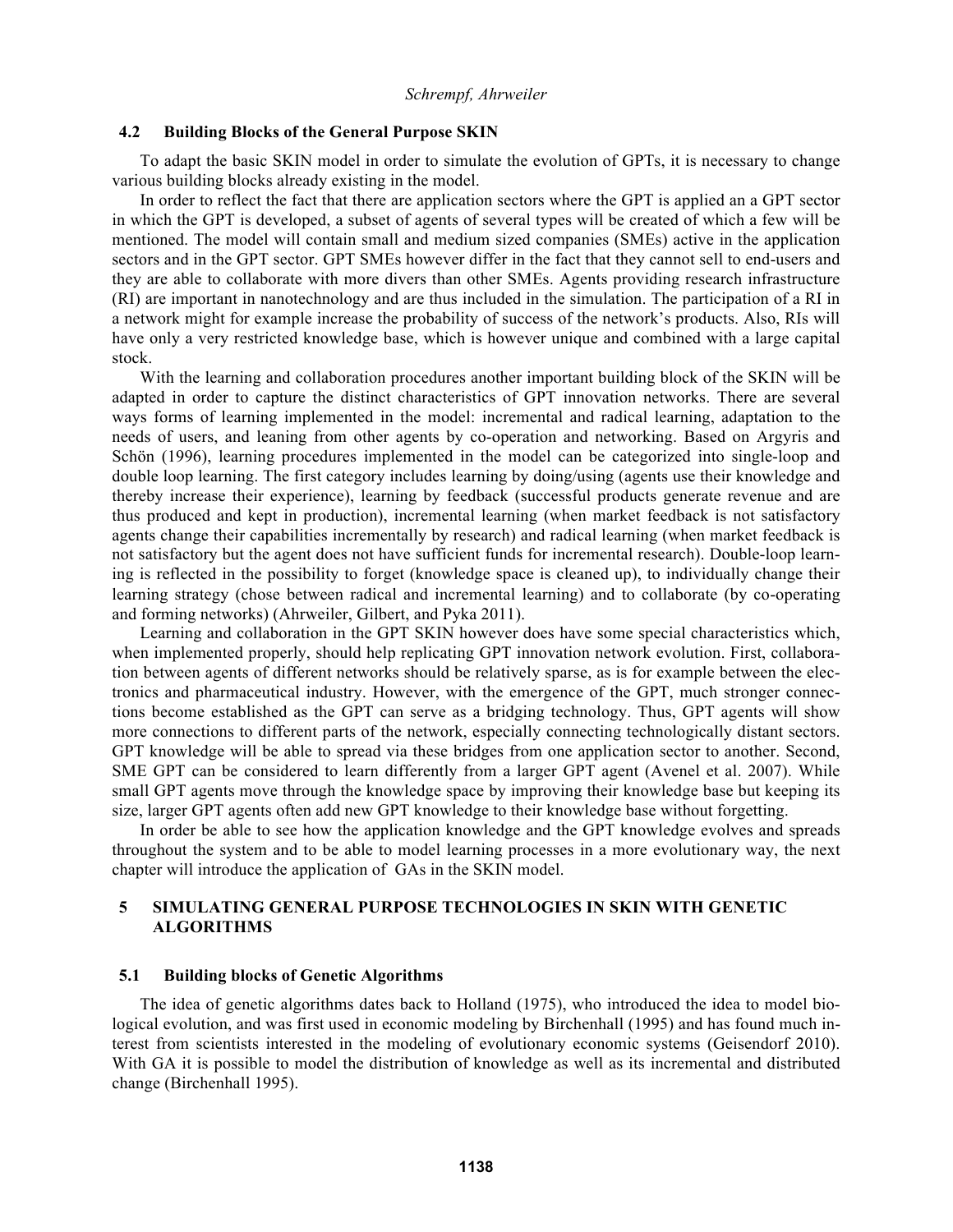A GA model incorporates several building blocks which are the representation of knowledge as a sting of binary code, the recombination and mutation of these strings and internal as well as external selection mechanisms. In the following, crossover and mutation, and the selection mechanisms will be outlined in more detail in order to show their implementation in the SKIN model.

As Geisendorf (2010) argues, in order to reflect the difference between biological evolution, which is only determined by external selection, and economic evolution internal selection mechanisms have to be incorporated in the model. Internal selection mechanisms reflect the purposeful change of the genetic algorithm by incremental learning. At the same time, internal selection mechanisms fulfill various other aspects important for evolutionary modeling. They reflect the fact that "the actual reasons for economic success are not necessarily identical with what some economic agents believe to be the reasons" (Geisendorf 2010, p. 819), i.e. market feedback will not simply lead to a random incremental change in the genetic code but will be guided by internal selection. The fact that internal and external selection will not necessarily lead to the same result reflects the idea of incomplete information and bounded rationality (Geisendorf 2010), both of which are central concepts of evolutionary economics (Dosi and Nelson, 2010).

Mutation is referred to as being a stochastic element in R&D which leads to new knowledge, while the crossover operation recombines existing knowledge and is thus being seen as the most important genetic operator (Gilbert and Troitzsch 2005). Both operators are essential to be able to model endogenous economic evolution (Geisendorf 2010) and are used to create offspring chromosomes of two parent chromosomes. With crossover, both parent chromosomes are broken into two or more parts at randomly chosen points. The parts and are rejoined to create new chromosomes containing parts of both parents, thereby preserving building blocks over the generations. With mutation, parts of the chromosome are changed in a random way at randomly chosen times (Gilbert and Troitzsch 2005).

As both operators are crucial for modeling evolutionary economic developments, they need to be implemented in the SKIN model of GPTs using genetic algorithms. With mutation serving mainly as a stochastic element, the likelihood of a mutation an its effect on the genetic code has to be defined in the model. The implementation of the crossover mechanism however is less simple. In order to reflect the idea of GPT knowledge being combined with complementary knowledge from the application sector, the definition of building blocks, which have to be passed on throughout the simulation becomes important. Braking points should be predefined in a way to have a part of the chromosome being referred to as the GPT part, and another part to be the application part. Both parts however will be subject to all operators of the genetic algorithm itself. This means both parts of the genetic code will evolve by mutation, crossover and incremental and radical change.

Within the SKIN model, external selection can be accomplished in a meaningful way by the market on which the product resulting from a new innovation hypothesis is sold. If there are other companies in need for the respective product in order to use it as an input factor for their own product or if there is an end user in need for the product it can be sold, thus generating revenue and feedback effects (se below). Internal selection however can be interpreted as being conducted by the firm to intentionally give the evolution of the gene sequence a certain direction. One possibility could be to chose by tournament selection out of the two new sequences generated by crossover the one which is closer to an already successful product on the market.

### **5.2 Learning Procedures in a Genetic Algorithm Based SKIN**

Implementing GA in the SKIN model will have to allow for the same kinds of learning and cooperative innovation as currently available.

Learning by feedback can be implemented in a similar way as in the kene structure, where a firm simply keeps on producing an unchanged product whenever the product is successful on the market. If however, a product cannot be sold successfully anymore on the market, i.e. the genetic code of the product does not fulfill the requirements of the external selection mechanism, the firm will change the genetic sequence incrementally. This incremental change in turn has to be guided by internal selection mechanisms of the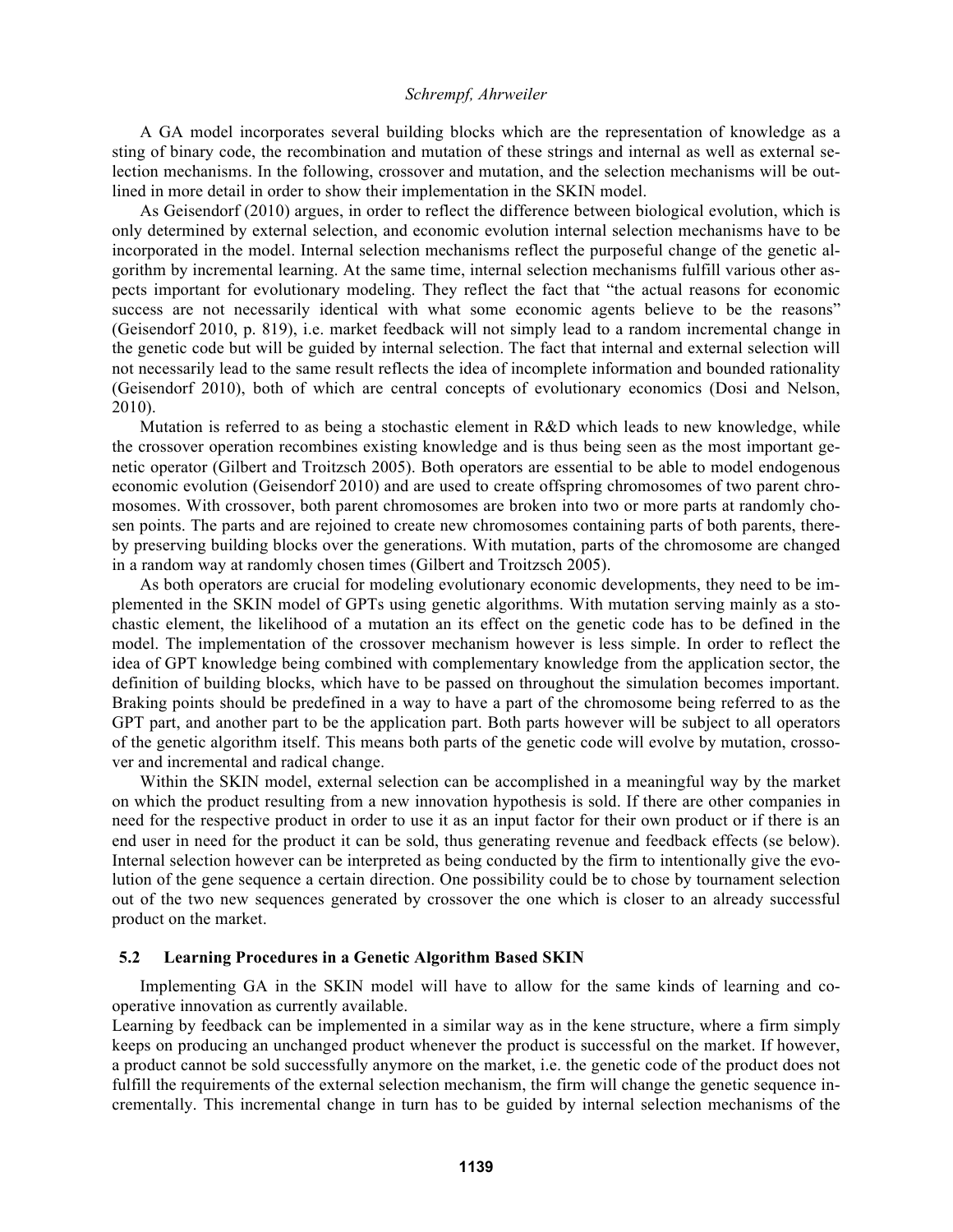firm. Radical research may be implemented by changing larger sequences of the genetic code, thus leading to entirely new characteristics of the code and affecting its fitness.

Double-loop learning within collaborations or networks will be implemented in the SKIN model by using the crossover operator. When two agents combine their knowledge, the genetic sequences they want to be used in the new product are broken up in a certain way (see above) and recombined. This leads to a new set of genetic codes, which are then selected by the internal and external selection mechanisms. The choice of the learning strategy of an agent is also implemented in the GA SKIN, which means that each agent can either change smaller parts of the genetic sequence or larger sections. However it could make sense to predefine by the type of the agent which part of the sequence he is capable of changing and at which scale.

## **5.3 Stylised Facts of GPT and Nanotechnology – Further Modelling Requirements**

Besides the particularities of GPT innovation networks, the model should also be able to replicate other important stylised facts about the evolution of a GPT in general and nanotechnology in particular. One of the most important characteristic of GPT evolution is the productivity paradox. This phenomenon was first described by Robert Solow with the statement "You can see the computer age everywhere but in the productivity statistics." (Solow, 1987). However, several years after the introduction of computers, productivity rates rose. This was later explained for example by the need for developing complementaries which were necessary to make full use of the computer for example in data processing. The same effects could be identified for other GPTs. This important stylised fact should not be ignored an might be translated into SKIN in a very simplistic way, for instance by declining prices of nanotechnology products used in the application sectors.

As a more nanotechnology specific stylised fact the importance of research infrastructures (RI) should be implemented in the model. Nanotechnology research is said to require special equipment (Shapira, Youtie, and Carley 2008) thus nanotechnology innovations are often by researchers and innovators with access to those facilities. This could be translated into the SKIN model by a higher chance for innovation hypotheses to succeed when originating from collaborations or a innovation network in which some RI is included. Further conceptualisation is however required to determine whether the combination with a RI leads to a higher fitness when selected by the internal or the external selection mechanism.

# **6 CONCLUSION**

With the proposed framework we wanted to propose an adaptation of the SKIN model which is capable of capturing the special characteristics of a GPT innovation network. GPT innovation networks differ from other emerging technology innovation networks in their structure, function and connectivity. Furthermore, the wide range of applicability of the GPT on the one hand makes these technologies especially important for economic growth but on the other hand poses special requirements on any policy measure. By not only adapting the agents and dynamics of the SKIN model to the special case of GPTs, but also by introducing GA in SKIN we are able to model the evolution of GPT knowledge, its dissemination as well as agents' learning mechanisms in a more sophisticated way than before. Taking also other stylised facts of GPT and nanotechnology evolution into account, the model will be able to show even better the difference of the evolution of GPT/nanotechnology innovation networks.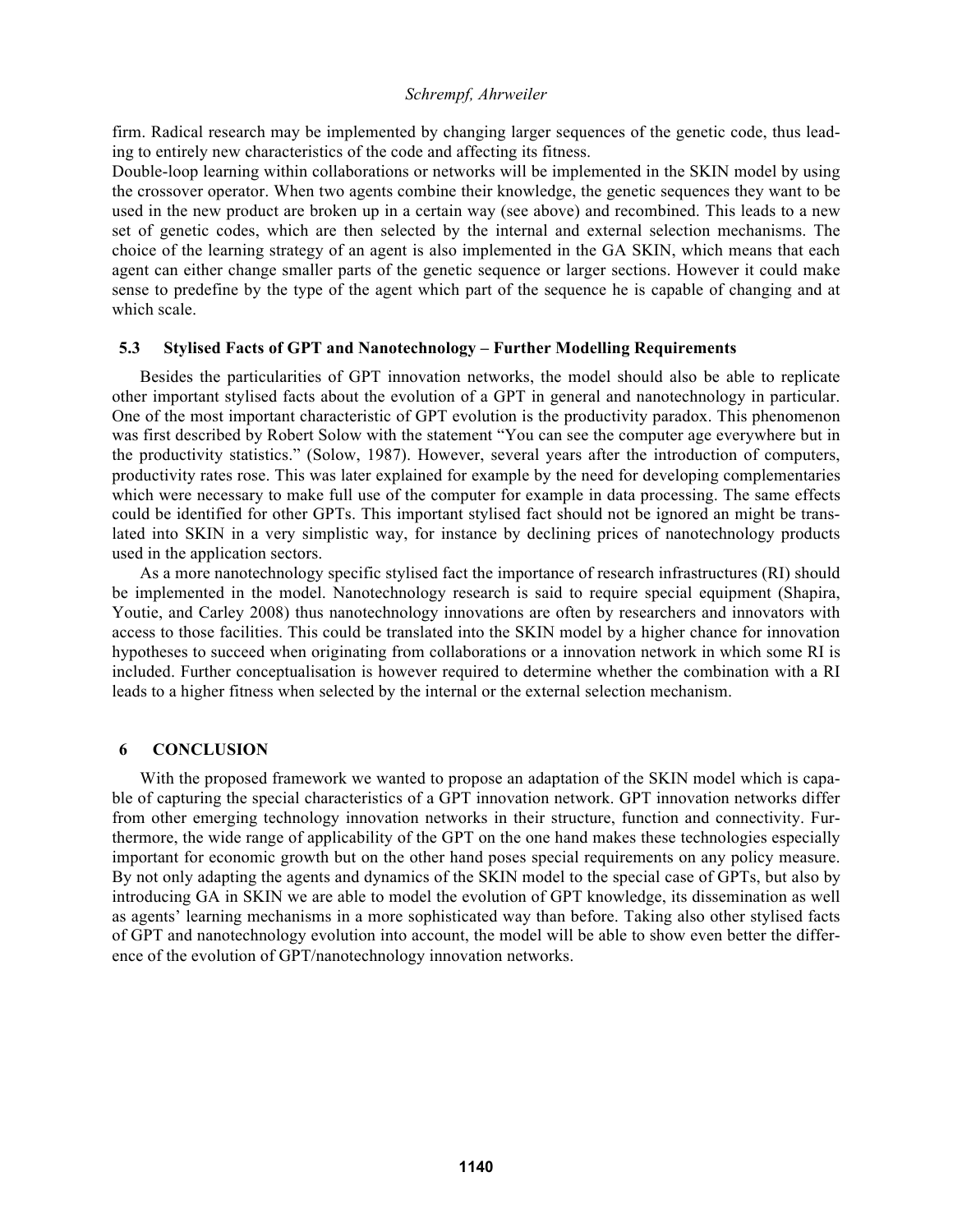### **REFERENCES**

- Ahrweiler, P., N. Gilbert, and A. Pyka. 2011. "Agency and structure: a social simulation of knowledgeintensive industries." *Computational and Mathematical Organization Theory*, 17(1):59-76.
- Ahrweiler, P., A. Pyka, and N. Gilbert. 2004. "Simulating Knowledge Dynamics in Innovation Networks (SKIN)." In *Industry and Labor Dynamics – The Agent-Based Computational Economics Approach*, Edited by R. Leombruni and M. Richiardi, 284-296. Singapore: World Scientific Publishing Co. Pte. Ltd.
- Argyris, C., and D. A. Schön. 1996. *Organizational Learning II: Theory, Method and Practice*. Reading: Addison- Wesley.
- Avenel, E., A. Favier, S. Ma, and V. Mangematin, V. 2007. "Diversification and hybridization in firm knowledge bases in nanotechnologies." *Research Policy*, 36:864-880.
- Birchenhall, C. 1995. "Modular technical change and genetic algorithms." *Computational Economics*, *8*: 233-253.
- Bresnahan, T. F. 2010. "General Purpose Technologies." In *Handbook of the Economics of Innovation,*  Edited by B. H. Hall and N. Rosenberg, 761-791. Amsterdam: North Holland.
- Bresnahan, T. F., and M. Trajtenberg. 1995. "General purpose technologies "Engines of growth"?" *Journal of Econometrics*, 65(1):83–108.
- Dosi, G., and R. R. Nelson. 2010. "Technical Change and Industrial Dynamics as Evolutionary Processes." In *Handbook of the Economics of Innovation,* Edited by B. H. Hall and N. Rosenberg, 51-127. Amsterdam: North Holland.
- Geisendorf, S. 2010. "Internal selection and market selection in economic Genetic Algorithms." *Journal of Evolutionary Economics*, 21(5):817-841.
- Genet, C., K. Errabi, and C. Gauthier. 2012. "Which model of technology transfer for nanotechnology? A comparison with biotech and microelectronics." *Technovation*, 32(3-4):205-215.
- Gilbert, N., and K. G. Troitzsch. 2005. "Learning and evolutionary models." In *Simulation for the Social Scientist*, Edited by N. Gilbert K. G. Troitzsch. Berkshire: Open University Press.
- Holland, J. H. 1975. *Adaptation in natural and artificial systems*. University of Michigan Press.
- Jovanovic, B., and P. L. Rousseau. 2005. General Purpose Technologies. In *Handbook of Economic Growth 1*, Edited by P. Aghion and S. Durlauf, 1181-1224. Elsevier.
- Lipsey, R. G., C. Bekar, and K. I. Carlaw, 1998. "What requires explanation." In *General Puprose Technologies and Economic Growth*, Edited by E. Helpman, Massachusets Institute of Technology.
- Lipsey, R. G., K. I. Carlaw, and C. Bekar. 2005. *Economic Transformations: General Puropse Technologies, and Long-Term Economic Growth*. Oxford: Oxford University Press.
- Ludeña, M. E., J. Pérez, E. Fernández, A. Fischmann, and G. A. Plonski. 2008. Assessing innovation networks in nanotechnology. In *Proceedings of the IV. Globelics Conference 2008*, Mexico City, Mexico.
- Meyer, M. 2007. "What do we know about innovation in nanotechnology? Some propositions about an emerging field between hype and path-dependency." *Scientometrics*, 70(3):779-810.
- Porter, A. L., and J. Youtie. 2009. "How interdisciplinary is nanotechnology?" *Journal of nanoparticle research: an interdisciplinary forum for nanoscale science and technology*, 11(5):1023-1041.
- Pyka, A. 2002. "Innovation networks in economics: from the incentive-based to the knowledge-based approaches." *European Journal of Innovation Management*, 5(3):152-163.
- Pyka, A., and P. P. Saviotti. 2002. "Innovation Networks in the Biotechnology-Based Sectors." Discussion Paper No. 22, Institute for Economics, Universität Augsburg.
- Schön, B., and A. Pyka. 2012. "A Taxonomy of Innovation Networks." FZID Discussion Papers No. 42, Forschungszentrum Innovation und Dienstleistung, Universität Hohenheim.
- Shapira, P., J. Youtie, and S. Carley. 2009. "Prototypes of emerging metropolitan nanodistricts in the United States and Europe." *NBER Conference on Emerging Industries: Nanotechnology and NanoIndicators*. Cambridge, Massachusetts.